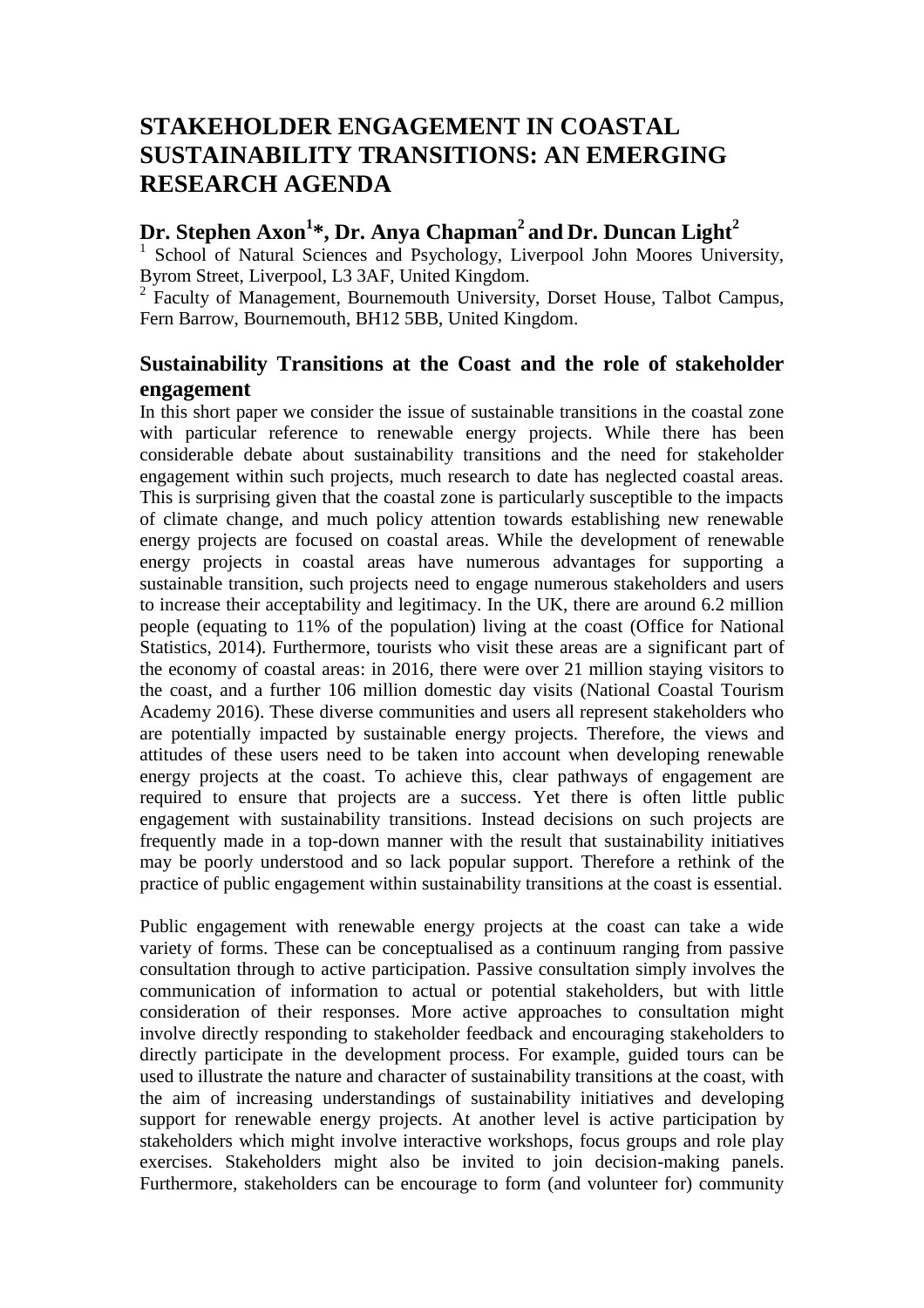groups that are attached to (and input into) the renewable energy project. Such deeper participation has the potential to create partnerships to take a project forward.

In general terms, the more intense the engagement the fewer people are involved. Passive consultation involves a large number of people receiving information (but not acting on it) while participation will involve fewer people, but engaging with the project at a much deeper level. An effective engagement exercise should aspire to embracing the full range of stakeholders, underpinned by a recognition that passive consultation alone is not sufficient to achieve stakeholder engagement.

Furthermore, effective stakeholder engagement with sustainable transition projects at the coast should start at an early stage and should be designed as a long-term process. In practice this means that engagement and consultation should last longer than the statutory minimum time required by the Department of Communities and Local Government and the Planning Inspectorate. A prolonged period of consultation and engagement allows for the identification of all stakeholders who may be affected by a renewable energy project. This includes those who are directly impacted (such as local residents and businesses) and those who are indirectly involved (such as tourists and leisure users). An effective process will aim to identify the needs and wants of all stakeholders, a process termed stakeholder analysis. Undertaking stakeholder analysis enables an engagement process that is bottom-up in nature. Following these initial consultations a range of project options can be proposed (which will take account of the needs of a diverse range of stakeholders). At this stage, information presented must be both accessible to stakeholders and transparent. Further feedback can identify which option is most acceptable and attractive to stakeholders, enabling the development of a final proposal which will enjoy maximum stakeholder support. Engaging stakeholders (whether individuals or collectives) in this way can prevent apathy and non-involvement. In this way, issues surrounding energy and sustainability in coastal areas can be brought to the fore through framing them, and allowing individuals to act upon them, within the contexts of where people live, work, travel to, shop, consume, and play.

## **Stakeholder engagement in renewable energy projects: Two case studies of recent practice**

In 2011 a partnership between Dutch and French energy companies put forward plans for a substantial offshore windfarm – named Nativus Bay - located off the coast of Bournemouth in southern England. Following the proposal there was an 18 month period of public consultation. This was relatively passive in approach, being centred around presentations of the project or drop-in sessions. The local authority and local businesses had serious concerns about the impact of the windfarm on the visitor economy of Bournemouth and the surrounding area, particularly since tourism has long been a significant component of Bournemouth's economy. In response to public consultation the size of the windfarm was modified: the number of turbines was reduced from 333 to 194, the total surface area was also reduced, and the height of the turbines was also modified. However, the developers were accused of misleading the public by under-representing the wind farm's visual impact and its socio-economic impact during the period of construction (Gosden 2014). Mistrust among stakeholders meant that the project failed to gain local support and in September 2015 it was rejected by the Planning Inspectorate. Navitus Bay can be interpreted as a top-down project, involving limited consultation with local stakeholders, and which did not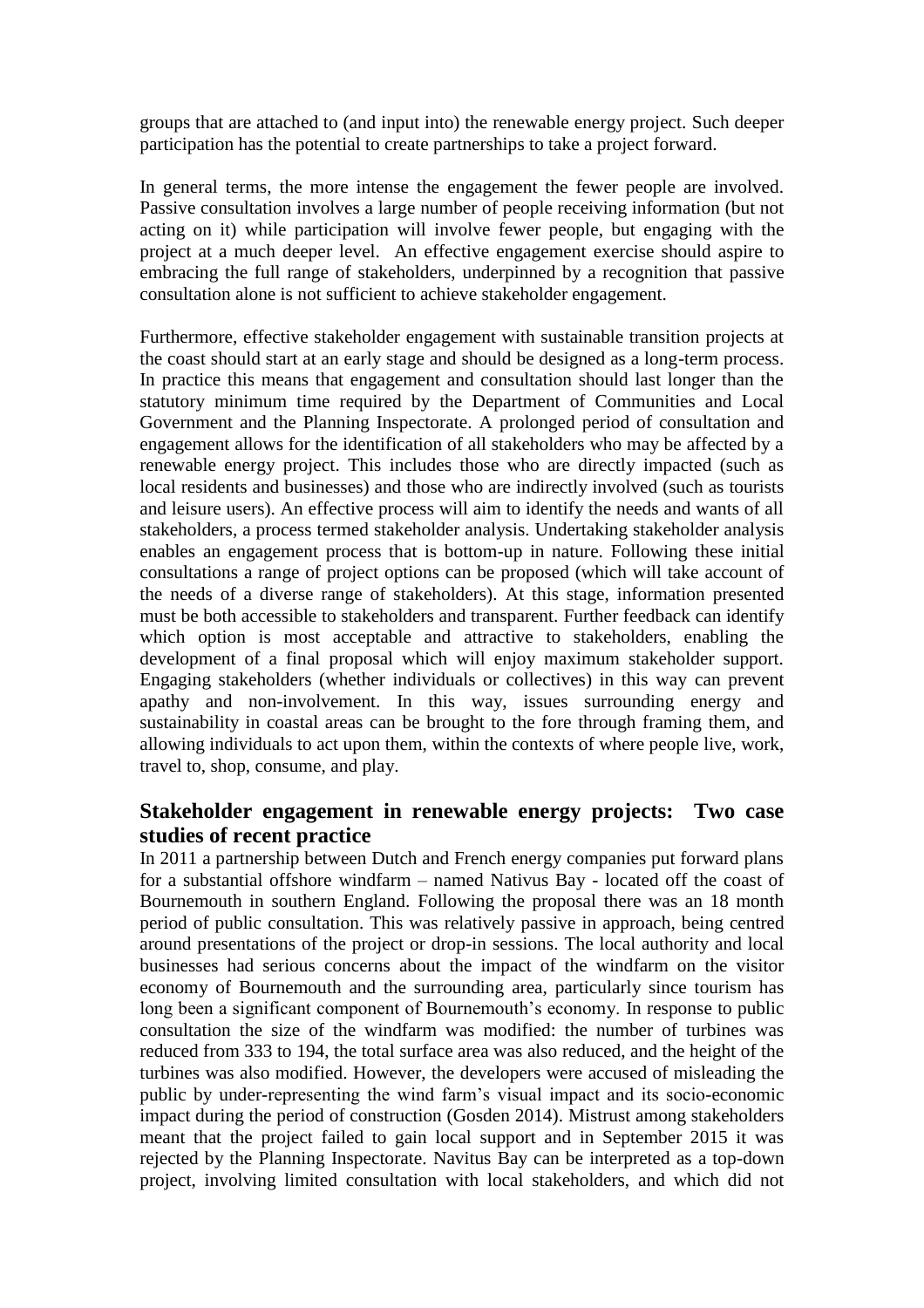succeed in winning hearts and minds in the area that would be impacted by the proposal.

A second example is Swansea Bay Tidal Lagoon in Wales, and this is noteworthy for its extensive stakeholder consultation and participation. Consultation (involving over 400 meetings with stakeholders) started in 2011, well before concrete proposals were put forward. A series of options was put forward in 2012, but the statutory process of consultation started only in 2013. Stakeholder engagement went beyond passive consultation and instead aimed for active participation. In particular, four supporters groups (totalling 1000 members) were organised and run by volunteers. These participated in engagement events to provide a stakeholder perspective to other stakeholders (particularly local communities). Engagement also focussed on education, ranging from primary school level (in the form of workshops on climate change and renewable energy) through to university level (through providing access to Masters students to consultancy projects with local businesses). As a result local communities fully understood the social and economic benefits of the proposal, so that the tidal lagoon project enjoyed widespread popular support. In January 2017 the proposal was backed by a government review (although government funding for the lagoon has yet to be confirmed)

## **Bridging theory, policy and practice: Implications for low-carbon transitions at the coast**

Current policy in the UK is increasingly focussing on the coastal zone as the location for renewable energy projects. Yet, what is frequently overlooked is the impacts of such projects on local communities and (often fragile) local economies. It is clear that sustainable energy projects will only enjoy support by coastal communities if a wider social and economic benefit can be demonstrated. In practice this means that renewable energy projects need to be more than just sustainability. Instead, they have to address the specific needs and requirements of stakeholders, within specific local contexts. This points to the need for extensive engagement with local stakeholders and communities. Developers need to move beyond tokenistic consultation and instead embrace a more 'bottom up' approach which allows stakeholders, users and communities to envision the wider social and economic benefits of such projects. The larger the project, the longer (and deeper) the period of engagement needs to be. Ultimately, sustainable transitions at the coast need to aspire to creating shared value (see Porter and Kramer 2011) that generates economic value, whilst also producing value for local communities and stakeholders. Moreover, local stakeholders can be active co-creators in the process. Future research and practice should now seek to identify clear pathways of engagement with coastal communities, while renewable energy projects themselves need to encompass more than just sustainability dimensions and incorporate activities that address, economic and social issues specific to those communities.

#### **References**

Gosden, E. (2014) Developer 'misled public' over controversial wind farm off the Isle of Wight, *Daily Telegraph* 13 April. Accessed from: [http://www.telegraph.co.uk/news/earth/energy/10761676/Developer-misled-public](http://www.telegraph.co.uk/news/earth/energy/10761676/Developer-misled-public-over-controversial-wind-farm-off-Isle-of-Wight.html)[over-controversial-wind-farm-off-Isle-of-Wight.html](http://www.telegraph.co.uk/news/earth/energy/10761676/Developer-misled-public-over-controversial-wind-farm-off-Isle-of-Wight.html) on 1 May 2017.

National Coastal Tourism Academy (2016) *2016 Coastal Tourism*, Bournemouth: